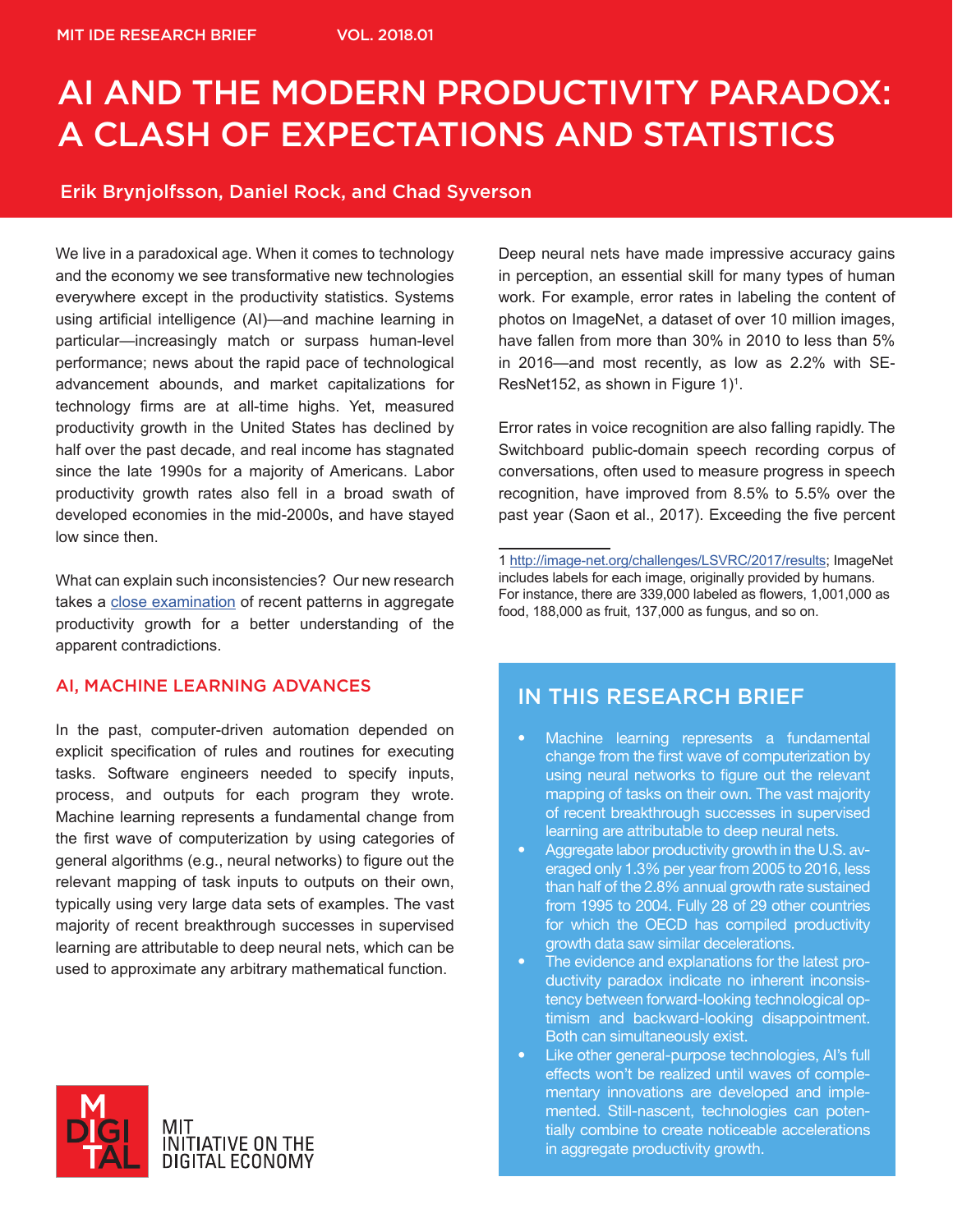Erik Brynjolfsson, Daniel Rock, and Chad Syverson

threshold is important, because that roughly reaches the performance of humans on each of these tasks using the same test data.

Clearly, these and other milestones are impressive technologically, but they can also change the economic landscape, creating new opportunities for business value creation and cost reduction. For example, a system using deep neural networks was tested against 21 board certified dermatologists and matched human performance in diagnosing skin cancer (Esteva et al., 2017). Facebook uses neural networks for over 4.5 billion translations each day.<sup>2</sup>

#### PRODUCTIVITY DECELERATION

Concurrent with these advances, however, measured productivity growth over the past decade has slowed to half of its level in the preceding decade—and the decline is widespread.

Specifically, aggregate labor productivity growth in the U.S. averaged only 1.3% per year from 2005 to 2016, less than half of the 2.8% annual growth rate sustained from 1995 to 2004. Fully 28 of 29 other countries for which the OECD has compiled productivity growth data saw similar decelerations. What's more, real median income has stagnated since the late 1990s and non-economic measures of well-being, such as life expectancy, have fallen for some groups.

Some of this negativity about the impact of technological progress has spilled over into long-range policy planning and corporate plans, as well. The U.S. Congressional Budget Office, for instance, reduced its 10-year forecast for average annual labor productivity growth from 1.8 percent in 2016 to 1.5 percent in 2017. Although modest, that drop implies U.S. GDP will be considerably smaller 10 years from now than it would in a more optimistic scenario—a difference equivalent to almost \$600 billion in 2017.

<sup>2</sup> https://code.facebook.com/posts/289921871474277/transitioning-entirely-to-neural-machine-translation/





Figure 1. The six-year improvement in AI vs. Human Image Recognition Error Rates

Nevertheless, in our research we find that it's not the first time we've seen economic contradictions of this nature. In fact, we appear to be facing a redux of the paradox first observed by Robert Solow in 1987<sup>3</sup>: We see transformative new technologies everywhere but in the productivity statistics.

In our paper, we review the evidence and explanations for the latest productivity paradox, and propose a resolution based on a surprising and significant conclusion: There is no inherent inconsistency between forwardlooking technological optimism and backward-looking disappointment. Both can simultaneously exist.

Indeed, there are good conceptual reasons to expect them to simultaneously exist when the economy undergoes the kind of restructuring associated with transformative technologies. Disparities between future company wealth and the measurers of economic performance are greatest precisely during times of technological change. Our evidence demonstrates that the economy is in such a period now.

#### FOUR EXPLANATIONS FOR THE PARADOX

Our study led us to four possible reasons for the clash between expectations and statistics: False hopes,

<sup>3</sup> Solow, Robert. (1987). "We'd Better Watch Out." New York Times Book Review, July 12: 36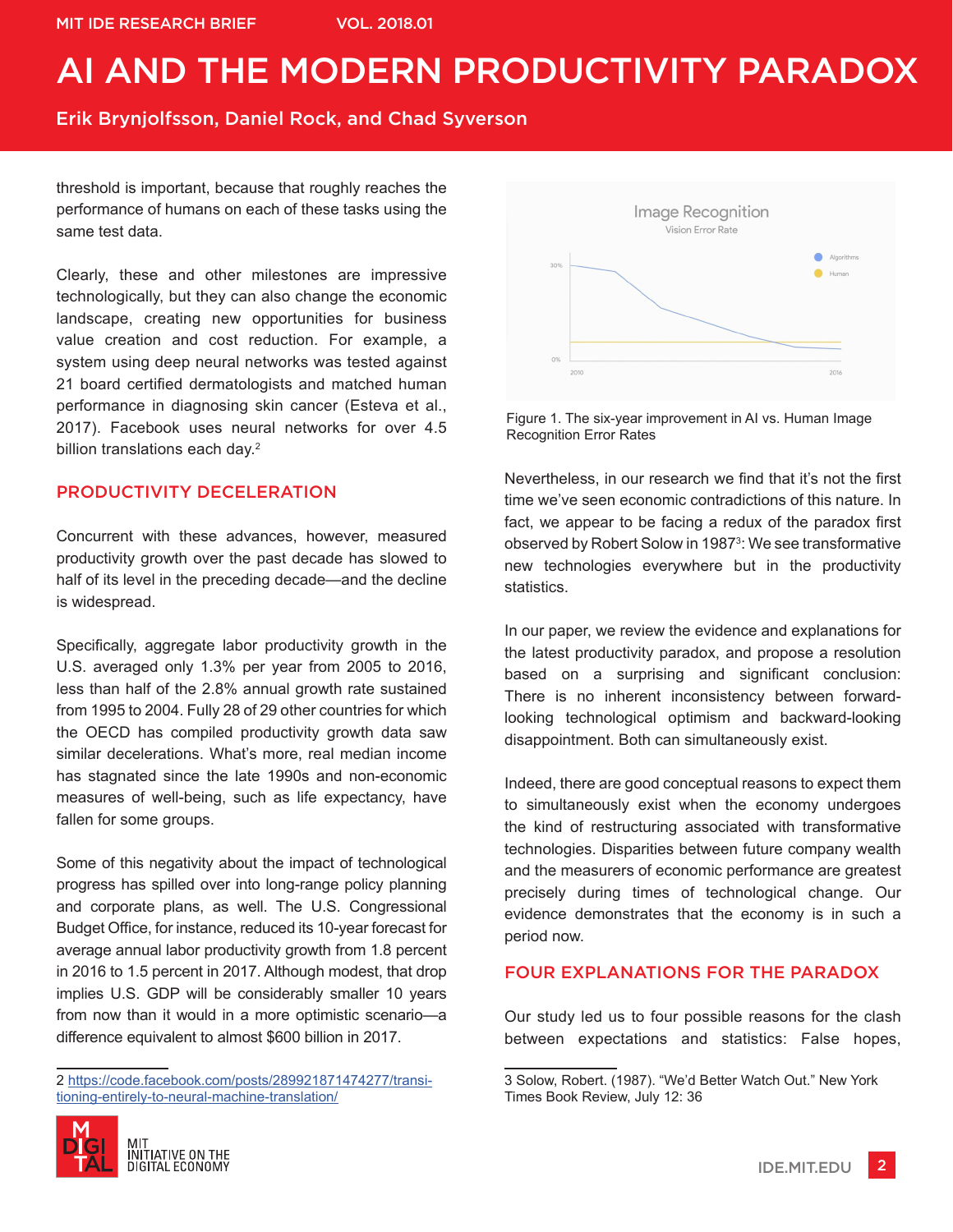#### Erik Brynjolfsson, Daniel Rock, and Chad Syverson

mismeasurement, redistribution, and implementation lags. While a case can be made for each, we contend that implementation lags are probably the biggest contributor to the paradox. Specifically, the most impressive capabilities of AI—those based on machine learning—have not yet diffused widely. More importantly, like other generalpurpose technologies (GPT), their full effects won't be realized until waves of complementary innovations are developed and implemented.

Each of the first three reasons—false hopes, mismeasurement, and concentrated distribution—relies on explaining away the discordance between high hopes and disappointing statistical realities. In each case, one of the two elements is presumed to be "wrong." In the misplaced optimism scenario, the expectations for technology by technologists and investors are off base. In the mismeasurement explanation, the tools we use to gauge reality accurate. And in the concentrated distribution stories, private gains for the few, don't translate into broader gains for the many.

But the fourth explanation allows both halves of the seeming paradox to be correct: In other words, there is good reason to be optimistic about the productivity growth potential of new technologies, while at the same time recognizing that recent productivity has been stagnant. It takes a considerable time—more than is commonly appreciated to sufficiently harness new technologies, especially, major technologies with such broad potential application that they qualify as GPTs. These will ultimately have an important effect on aggregate statistics and welfare. Still, the more profound and far-reaching the potential restructuring from transformative technology, the longer it will take to see the full impact on the economy and society.

The primary source of the delay between recognition of a new technology's potential and its measureable effects is the time it takes to build and scale the new technology to have an aggregate effect. The other requirement is that complementary investments are necessary to obtain the full benefit of the new technology. Therefore, while the



fundamental importance of the core invention and its potential for society might be clearly recognizable at the outset, the myriad necessary co-inventions, obstacles, and adjustments needed along the way await discovery over time; the required path may be lengthy and arduous.

#### THE PROMISE OF AI

This explanation resolves the paradox by acknowledging that its two seemingly contradictory parts are not actually in conflict. Rather, both parts are in some sense natural manifestations of the same underlying phenomenon of building and implementing a new technology.

Historical stagnation does not justify forward-looking pessimism. In addition, simply extrapolating recent productivity growth rates forward is not a good way to estimate the next decade's productivity growth either.

One does not have to dig too deeply into the pool of existing technologies or assume incredibly large benefits from any one of them to make a case that existing, but stillnascent, technologies can potentially combine to create noticeable accelerations in aggregate productivity growth.

Take the example of autonomous vehicles. According to the U.S. Bureau of Labor Statistics, in 2016 there were 3.5 million people working in private industry as "motor vehicle operators" of one sort or another (this includes truck drivers, taxi drivers, bus drivers, and other similar occupations). Suppose that over time, autonomous vehicles were to reduce the number of drivers necessary to do the current workload to 1.5 million—not a far-fetched scenario given the potential of the technology. Total nonfarm private employment in mid-2016 was 122 million.

Therefore, autonomous vehicles would reduce the number of workers necessary to achieve the same output to 120 million. This would result in an increase in aggregate labor productivity (calculated using the standard BLS non-farm, private series) of 1.7 percent (=122/120). If this transition occurred over 10 years,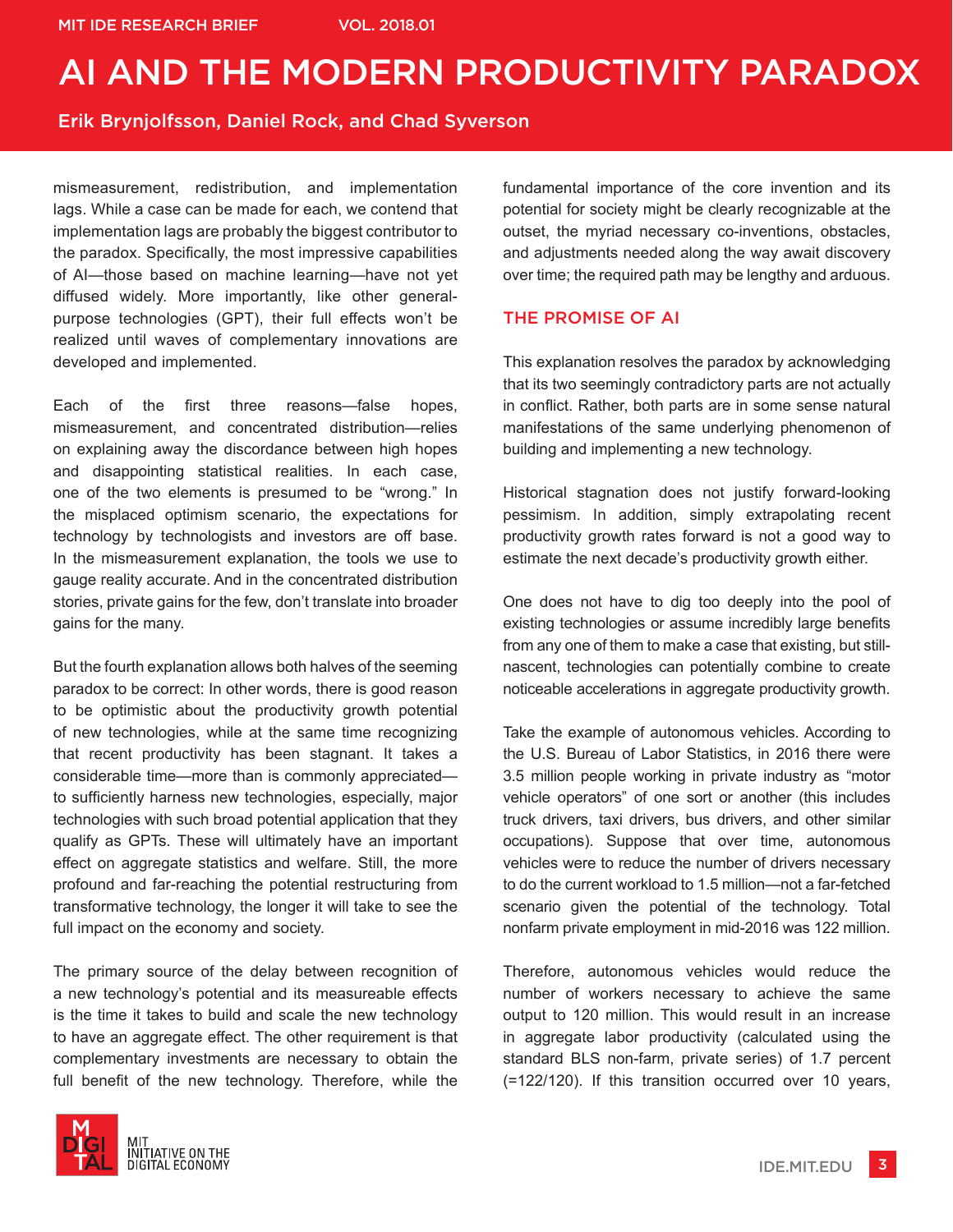Erik Brynjolfsson, Daniel Rock, and Chad Syverson

this single technology would provide a direct boost of 0.17 percent to annual productivity growth over that decade.

This gain is significant, and it doesn't include many potential complementary productivity gains that could accompany the diffusion of autonomous vehicles. For instance, transportation-as-a-service might increase over individual car ownership. Thus, in addition to the obvious improvements in labor productivity from replacing drivers, capital productivity would also be significantly improved. Of course, the speed of adoption is important for estimation of the impact of these technologies.

Although this and other examples suggest non-trivial productivity gains, they are only a fraction of the set of applications for AI and machine learning that have been identified so far. James Manyika and his colleagues analyzed 2,000 tasks and estimated that about 45% of the activities that people are paid to perform in the U.S. economy could be automated using existing levels of AI and other technologies. The researchers stress that the pace of automation also will depend on non-technical factors, including the costs of automation, regulatory barriers, and social acceptance.

#### GENERAL-PURPOSE TECHNOLOGIES TAKE TIME

The relatively slow adoption of IT systems and E-business transformation are good indicators of AI adoption rates- organizational inertia, hiring, and complementary restructuring must be tackled in order for the technology to have maximum impact. The potential of E-commerce to revolutionize retailing was widely recognized, and even hyped in the late 1990s, but its actual share of retail commerce was miniscule, 0.2% of all retail sales in 1999. Only after two decades of widely predicted, yet time-consuming change in the industry, is E-commerce in 2017 starting to approach 10% of total retail sales and companies like Amazon are having a first-order effect on more traditional retailers' sales and stock market valuations. Self-driving cars may follow a similar adoption curve.

As important as specific applications of AI may be, we argue that the more important economic effects of AI, machine learning, and associated new technologies stem from the fact that they embody the characteristics of GPT. Most importantly, machine learning systems can spur a variety of complementary innovations. For instance, machine learning has transformed the abilities of machines to perform a number of basic types of perception that enable a broader set of applications.

When one thinks of AI as a GPT, the implications for output and welfare gains are much larger than in our earlier analysis. For example, self-driving cars could substantially transform many non-transport industries. Retail could shift much further toward on-demand home delivery, creating consumer welfare gains and further freeing up valuable land now used for parking. Traffic and safety could be optimized, and insurance risks could fall. With over 30,000 deaths due to automobile crashes in the U.S. each year, and nearly a million worldwide, there is an opportunity to save many lives.

What's more, the required adjustment costs, organizational changes, and new skills can be modeled as intangible capital. A portion of the value of this intangible capital is already reflected in the market value of firms. However, we need to ensure that national statistics don't fail to measure the full benefits of the new technologies and their true value in the future.

Realizing the benefits of AI is far from automatic, and it's probably more subtle than we—and shareholders typically imagine. Theory predicts that the winners will be those with the lowest adjustment costs and the right complements. With a realistic roadmap, we all can prepare and share in the eventual benefits.